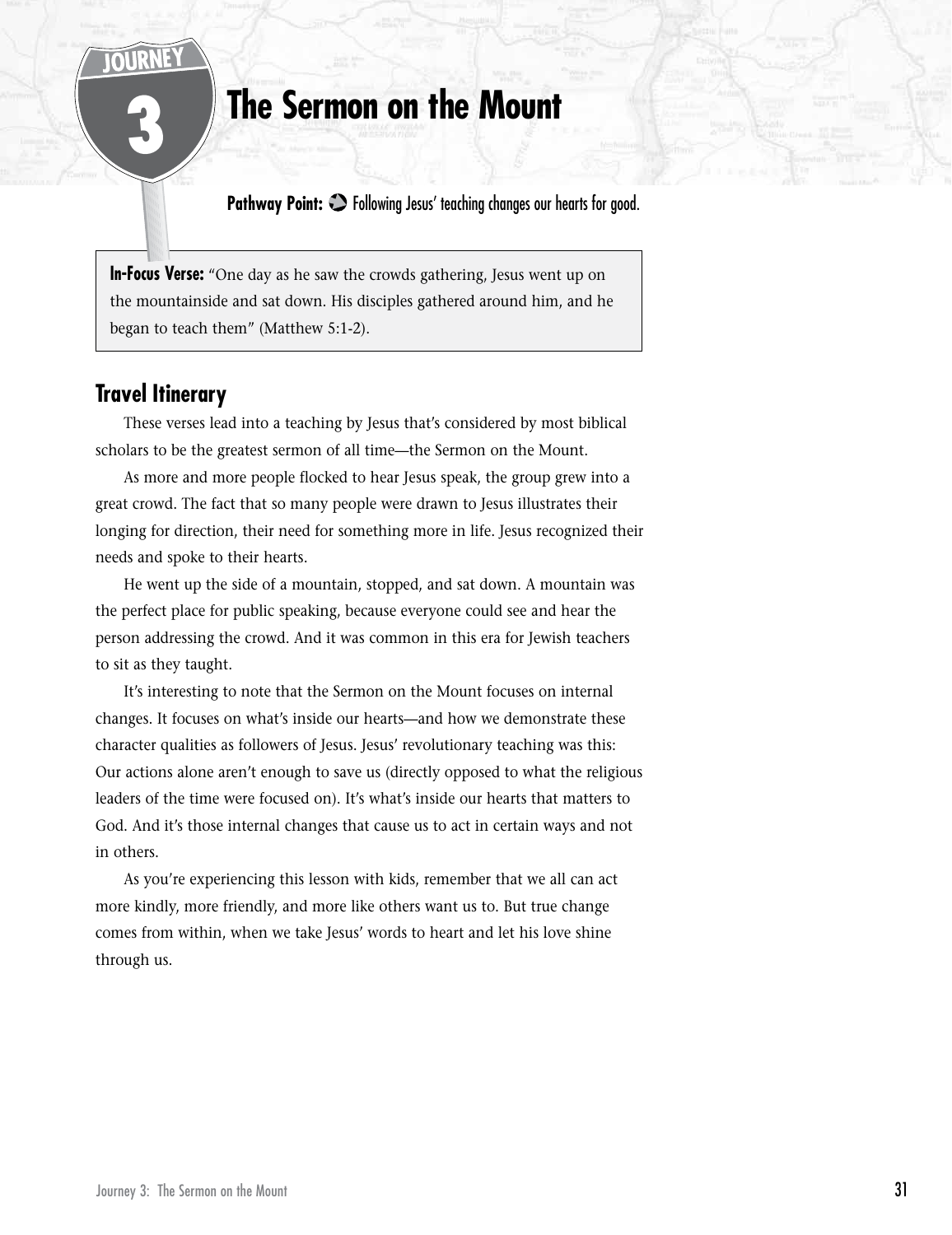**Items to Pack:**  stick-on nametags, pens



When you share appropriately from your life, kids get to know you as an authentic person. You draw them into the lesson and make what you're teaching more relevant to their lives. Plus, you model the sort of response you hope to hear from them.



If you have more than 12 children, have children form groups of four or five. This lets every child have the chance to talk if he or she is willing—that's hard to have happen in a large group.

# **DEPARTURE PRAYER**

(up to 5 minutes)

Kids have fun exploring the idea of having a different name and consider what kinds of things might alter their lives.

Say: **Have you ever wished you could have a different name? Like maybe the name of someone famous? Or a silly name like "Cheese Pizza"? Or maybe you'd want to have a name that's easier to spell than yours. If you could change your name, what would you change it to?** 

## **For me, I'd change my name to…**

Briefly share what you would change your name to if you had the opportunity. Feel free to make it a funny name so kids see they can have fun with this experience.

After offering your new name, say: **Okay, now it's your turn. Tell what you'd change your name to if you had the chance.**

Let each child tell what he or she would choose for a different name. Then give each child a nametag and a pen.

Say: **Just for today, let's change our names. Write the new name you'd choose on this nametag and put it on. For our time today, we'll call each other by these new names. So whenever you're talking to other kids today, use only the name on their nametag.** 

Allow time for everyone to make a new nametag and put it on. Don't forget to wear a new nametag yourself. Begin calling kids by their new names right away, and try to use the names throughout the entire lesson.

Ask: **• How could having a different name change the way people treat you?**

**• Explain whether you think having a different name would change who you are.**

Say: **Thanks for sharing your thoughts. Today we're going to talk a lot about changes. But not just changes in our names. We'll also be discovering what can change within our hearts. Let's talk to God about this.**

Pray: **Dear God, you know each of us here by name. You know the name our parents gave us, and you know the new names we've just given ourselves.**

**You also know what things need to change in our hearts and in our lives. Help us learn today what it means to have a changed heart,**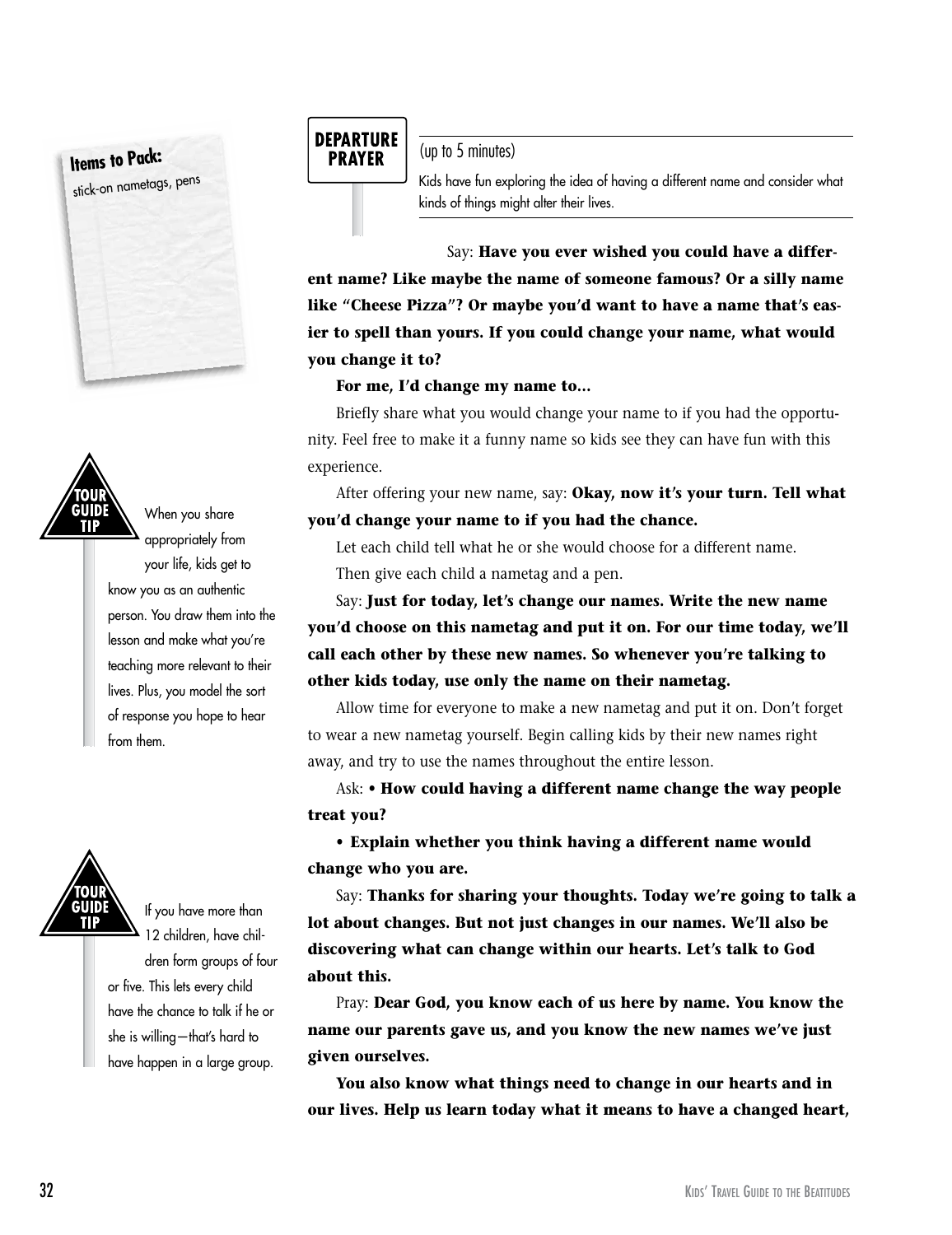# and how  $\bullet$  following Jesus' teaching changes our hearts for good. In **Jesus' name, amen.**



# (up to 10 minutes) **Quick Change**

Kids make small changes in their appearance and observe what others have changed—all to discover that real change isn't on the outside, but in our hearts.

Say: **We've changed our names, and that's going to make our time together a little more fun—and a little more challenging as we try to remember one another's changed names. But what else can we change? We can change how we look.**

### **I'll go first.**

Have all the kids turn their backs to you for a moment. While their backs are turned, change one small thing about your appearance. For example, you might remove a clip from your hair, undo a button on your jacket, untie your shoe, or something else that's quick and easy.

When you're ready, have kids turn back to face you.

### Ask: **• Describe what's different or changed about me.**

Allow kids time to look for what you might've changed and call out their ideas. When someone says the correct thing, congratulate that child on his or her observant eyes.

### Say: **Now let's all try it.**

Have each child find a partner, and have the pairs stand facing each other. If you have an odd number of children, partner with one of the kids yourself.

## Say: **Take a really good look at your partner so you'll know what's changed.**

Give kids a minute, and then have them turn so they're standing back to back and can't see what the other person's doing. When kids are ready, explain that they'll all change one small thing about their appearance. Offer a few suggestions on simple things kids can change, such as pulling up or pushing down socks, taking off glasses, buttoning a sweater, and so on.

Wait a moment while everyone gets ready, and then have kids turn to face each other.

# Ask: **• What about your partner changed? Tell your partner what you see that's different.**

After everyone has figured out the changes their partners made, have kids find new partners and play again.



Several people's names changed in the Bible. For example, Abram changed to Abraham, Sarai to Sarah, Jacob to Israel, and Saul to Paul. These name changes reflected an important change that God had in store for these people.

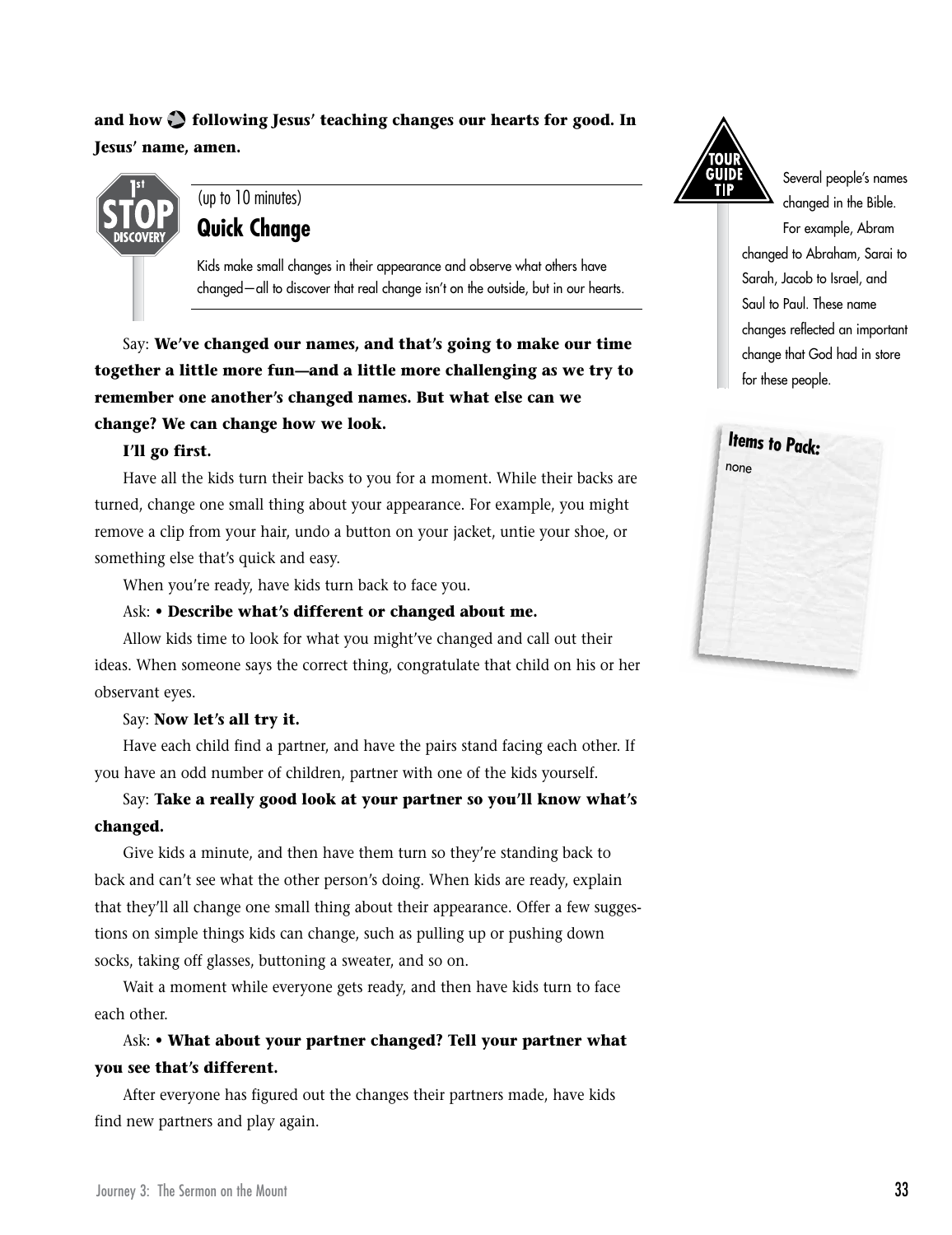Then gather everyone together and ask:

**• Describe how good you were at changing things about your appearance.**

**• What did you do to change your looks?**

**• Describe how observant you were when it came to noticing what was different about your partner.**

**• Tell whether you noticed the changes immediately or if it took you a little time to notice what was different.**

Say: **Thanks for practicing your skills at observation—and for being willing to make a few changes in how you look. If we pay close attention, we can get pretty good at seeing how people change on the outside.**

Ask: **• But what about the inside? For example, if I change my attitude from happy to sad, how would you be able to tell?**

Let kids share ideas on how an internal change might be noticed, such as a change in your facial expression or a change in your actions.

**• What if I changed from being a mean person to being a kind person? How might you be able to tell?**

Say: **People can usually figure out the changes we've made inside our hearts by our actions. But how do we change what's inside our hearts? Today we're discovering that**  $\bullet$  **following Jesus' teaching changes our hearts for good. Let's keep exploring that idea with another activity.**

## **STORY EXCURSION**

(up to 15 minutes)

## **Text Messages**

Kids play an updated version of the old game Telephone as they discuss what it means to have a changed heart.

Say: **There's a game called Telephone that a lot of your parents probably played when they were younger. In this game the first person in a line would whisper something into the next person's ear, and then people repeated the message down the line to see whether the message would be the same at the end of the line.** 

#### **Let's try it!**

Have kids line up side by side.

Whisper a silly sentence that'll be a challenge to repeat into one child's ear. For example, "I ate a sauerkraut burger for brunch, then washed my car with a

# **Items to Pack:**

Bible, large sheets of poster board and markers or a whiteboard and markers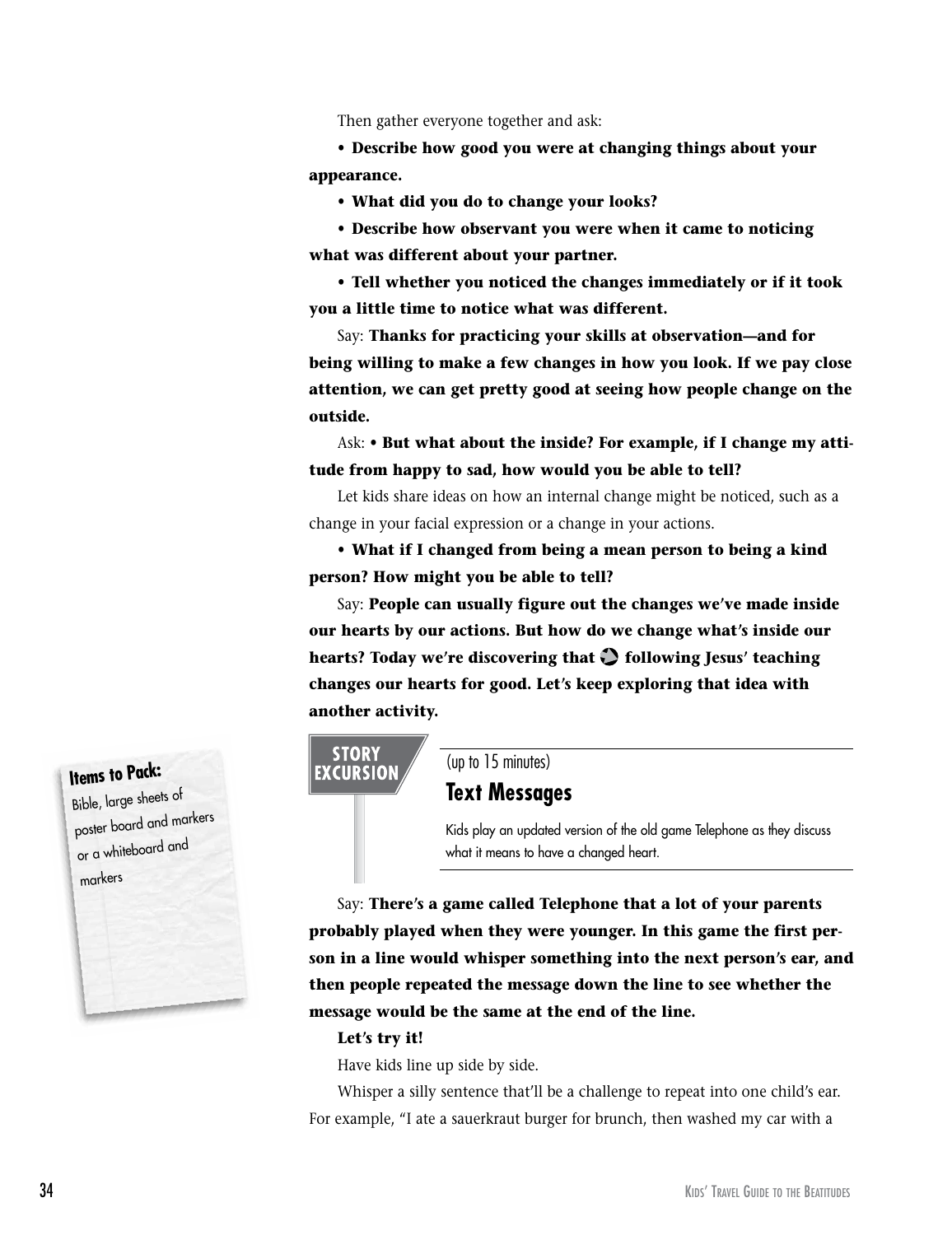giant mug of root beer." Don't repeat the phrase—just have the child repeat it to the best of his or her ability into the ear of the next child.

Continue down the line, and have the last child in line say aloud what he or she heard to the entire group.

Say: **These days we don't use telephones for talking as much—the majority of us text instead of talk on the phone. So let's change this game a little to be more like texting.** 

Write one of the following sentences on the poster board or whiteboard in large letters. You can also use a sentence you create yourself—just be sure that the words you choose can't be easily changed into offensive words.

- We rushed to the store to buy video games that were on sale.
- Please feed the dog before you ride the bus to school.
- Mom said I can have three candies after I eat my carrots.

Say: **Have you ever sent a text message and spelled a word wrong? Or perhaps the phone you were using tried to guess what you were going to type and autocorrected your word to something that wasn't what you meant to say.** 

**These little changes can make the message different from what we meant to say. Let's try that with this sentence I've written here. What if we changed just one letter in one word? How could that change the meaning of the sentence?**

Let kids play around with this and make different suggestions. You can start by changing just one letter in a word or two—and then make more changes a little at a time. If you're using a whiteboard, you can easily replace a letter here and there and kids can see the new message. If you're using a poster board, you can still write the new word in above the old one.

These changes might lead to sentences such as…

- We gushed to the shore to buy video names that were on bale.
- Please seed the hog before you hide the pus to school.
- Mop said I can rake three sandies after I ear my parrots.

Have fun laughing together about the new silly sentences you've created by making small changes.

Ask: **• What do you think was the funniest change we made—and why?**

**• How did such a tiny change—just making one or two letters different—make such a big difference?**

**• Can you think of other things that are changed in a big way with just a tiny change?**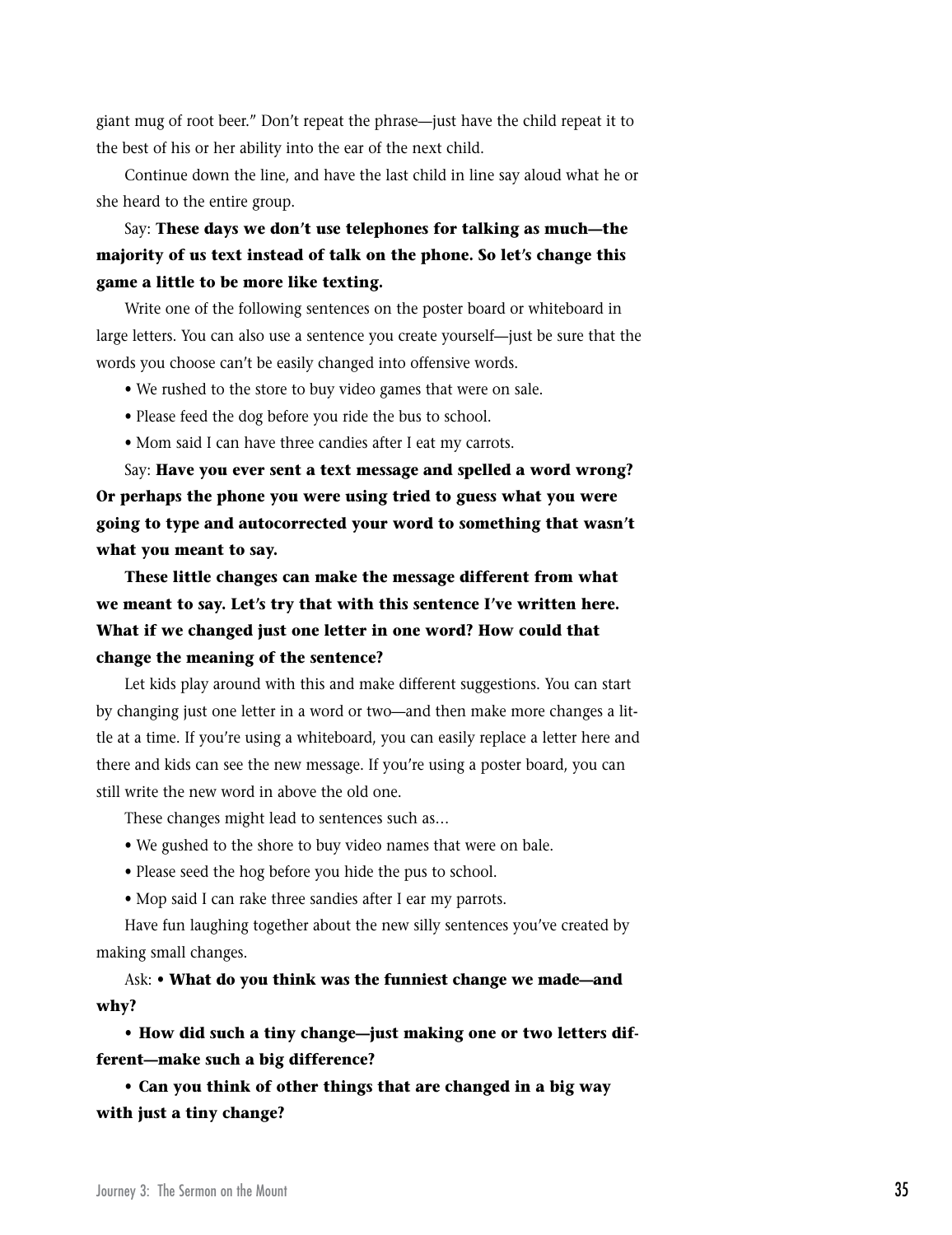An example of this you could share with kids might be a change of direction. If a car is driving in a straight line and the driver moves the steering wheel just a teensy, tiny bit, at first it won't make much of a difference, but within a minute the driver will be in a different lane, and then driving off the road! A super tiny change in direction can lead to a huge change in what happens.

Say: **Little tiny changes can make a great big difference, can't they? This is like the changes that happen in our hearts when we follow Jesus.** 

Open your Bible to Matthew 5:1-2.

Say: **The Bible tells us about one time Jesus taught a great big crowd. We're going to be learning more about the important things he said in that talk to the people in the next few weeks. Today let's read Matthew 5:1-2 and see how Jesus' talk started.**

**"One day as he saw the crowds gathering, Jesus went up on the mountainside and sat down. His disciples gathered around him, and he began to teach them."** 

**In Bible times they didn't have microphones so everyone was able to hear a speaker. So going outside and sitting on the side of a mountain was a great way to communicate. Everyone could see Jesus sitting a bit higher on the mountain, and they could hear his voice. He sat down, his followers gathered around, and Jesus started teaching them.**

**The people really wanted to hear what Jesus said. They knew he had something important for them to hear. But if they just listened to the words he said, but didn't** *do* **anything…what do you think would happen?**

Allow kids to think about this and discuss their thoughts.

Say: **I'm sure we can all think of a time when someone, maybe a parent, told us to do something, and even though we heard their words we didn't follow what they said. I can think of a time…**

Tell about a time from your life when you didn't follow someone's good guidance and what happened as a result. Keep your example appropriate to the ages of the kids in your group. For example, you might tell about a time a coach told you what to do during a game and you ignored that and then lost the game—or a story along those lines.

Say: **Hearing someone and ignoring that person doesn't change**  our hearts. But when we really listen and  $\bullet$  follow Jesus' teaching, it **changes our hearts for good.**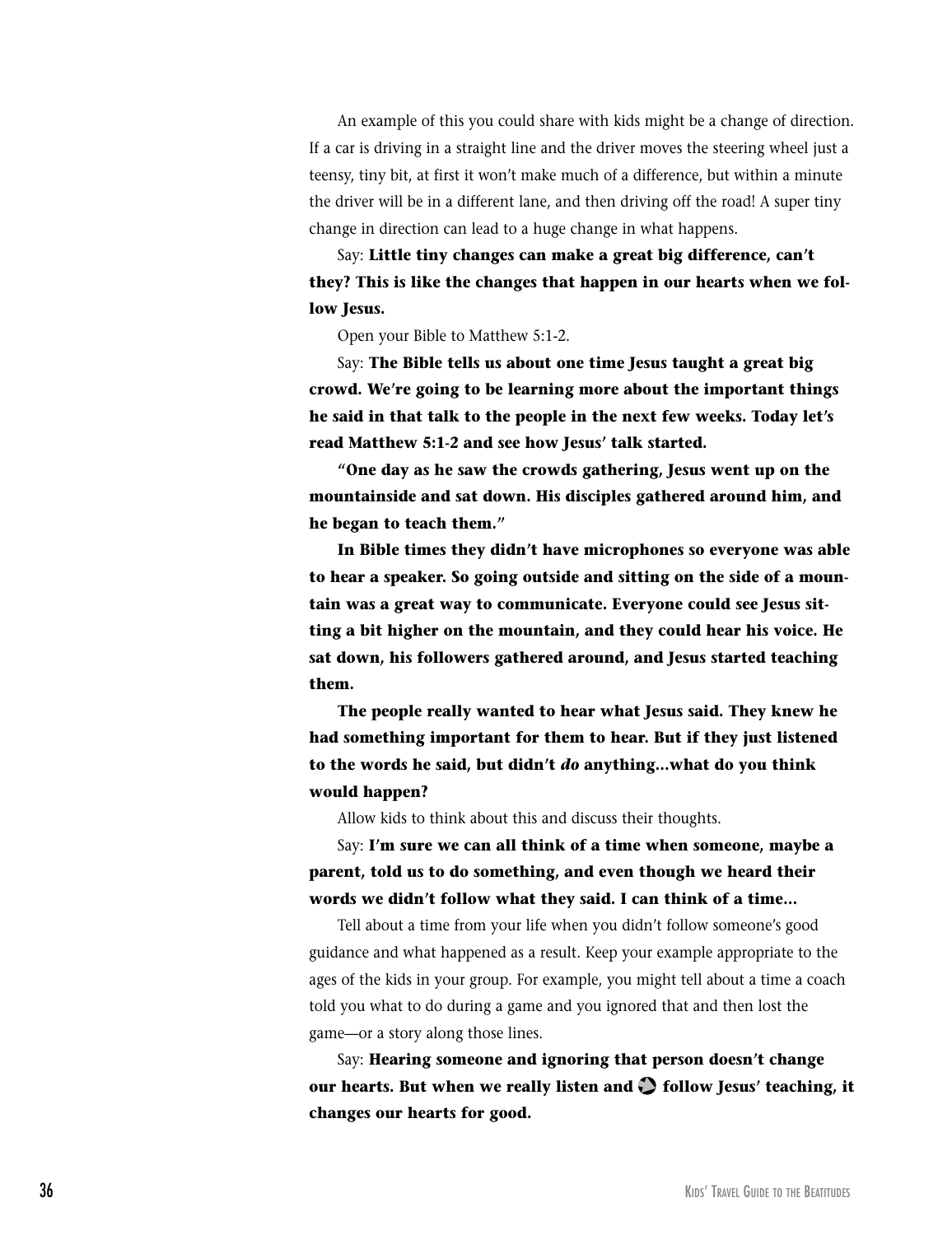

# (up to 10 minutes) **Filled-Heart Sandwiches**

You'll all make a snack together, changing the shape of the bread and filling it with good things.

Have kids wash their hands or use hand sanitizer to clean up before you begin this snack.

Say: **It's time for a snack—and this is one that'll keep us talking about how following Jesus' teaching changes our hearts for good.**

Demonstrate how to take one slice of bread and use a heart-shaped cookie cutter to make a heart-shaped piece of bread.

Then have kids work together so that each gets a paper plate with two slices of bread. Take turns using the heart-shaped cookie cutters so each child ends up with two heart-shaped pieces of bread.

Show kids the different toppings. Let each child choose a topping or two to spread on one of the heart shapes, then have kids place the other heart on top to create a simple sandwich. Have kids wait to eat until everyone's finished. Those who finish first can help kids who are still working.

Ask kids to return to their seats with their plates and sandwiches. Let a child who's willing thank God for the snack.

Ask: **• Looking at everyone's sandwiches around you, explain whether you can tell what's inside those hearts.**

Say: **We changed the shape of our bread into hearts—and put something good inside each heart. Some of the hearts have the fillings oozing out—so it's easy to tell what's inside. Others might have a topping that's harder to see from the outside. We'd have to open up the sandwich to see what's in those hearts.**

Let everyone begin eating as you continue.

Ask: **• How do you think others can tell what's inside our hearts?** 

**• In what ways do our actions reveal what's in our hearts?**

Say: **It's true that our actions tell people more about our hearts than anything else. Our actions can let others know that we're Jesus' followers.** 

After kids finish their snacks, invite them to help you clean up the area, throwing away plates and putting away supplies. Thank everyone for helping.

# **Items to Pack:**

bread; several heart-shaped cookie cutters; various toppings such as butter, jelly, honey, or cheese slices; paper plates; <sup>p</sup>lastic knives

**ALLERGY ALERT** Check with parents about allergies and dietary concerns, and post a copy of the "Allergy Alert" sign (at the end of this book) where parents will see it.



Use toppings kids might enjoy. Cream cheese, leftover frosting, jam, dip, chocolate spread—even if you think it's odd, kids might want to give it a try. You don't need enough of each topping for every child—just a variety of toppings so kids can create a filling they think is tasty.



Cut a slice of the bread with the cookie cutters ahead of time to ensure the bread cuts easily. If the bread doesn't cut easily, bring a sharp knife to help trim off the edges around the cookie cutter. Keep the knife safely away from kids so you're the only one with access to it.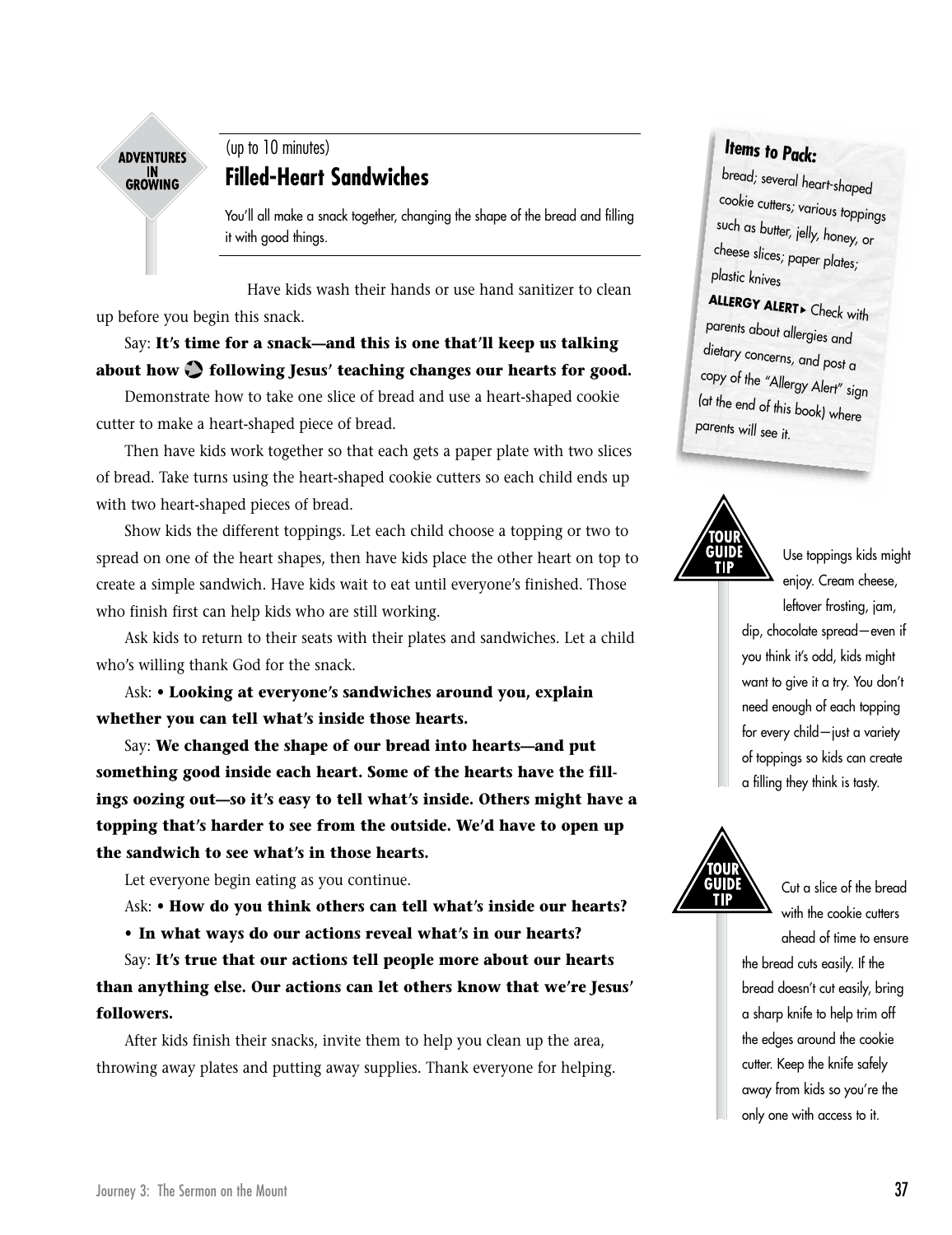

Save the remaining scraps of bread and take them home to make bread pudding, croutons, or bread crumbs. Or if you prefer, you can use them to feed the birds at a local park.

# **Items to Pack:**

1 copy per child of the "All Ears" handout (at the end of this lesson), crayons or markers, scissors (optional), Travel Journals



# **SOUVENIRS**

(up to 10 minutes) **All Ears**

Kids make a craft that—when folded properly—changes from a picture of a child to a heart.

# Say: **Let's make something to help us remember that following Jesus changes our hearts for good—and to give us ideas of actions that show we follow Jesus.**

Give each child a copy of the "All Ears" handout.

## Say: **Let's think of actions that would let others know that our hearts have been changed for good because we're following Jesus.**

With kids, brainstorm actions that might show others that they're following Jesus. Keep the direction of ideas realistic, guiding the conversation to ideas that kids actually might do. For example:

- letting a sibling go first when playing a game,
- thanking a parent for making dinner,
- feeding a pet when asked,
- helping wash dishes without being asked, and so on.

After you've talked about a variety of options, have kids each choose two or more ideas that they believe are realistic to do in the coming week.

Say: **When you've decided on a few things that you think you can do this week to let others know you're following Jesus, write or draw those on the ears of your person on the handout.**

Older kids can help younger ones who need help writing.

Say: **Writing the words on our ears is a fun way to remember that we've listened to Jesus' teaching—it's gone into our ears!** 

When kids have finished writing, hold up your paper and demonstrate how to fold the page properly:

- Fold the page in half so the narrow ends touch.
- Fold back the two sides along the indicated line.

• When you put the two edges together (as shown in the illustration on this page) the ears of the person form a heart.

Help kids fold their papers properly and have fun showing how the face changes into a heart.

Ask: **• In what ways can this help us remember that following Jesus' teaching changes our hearts for good?**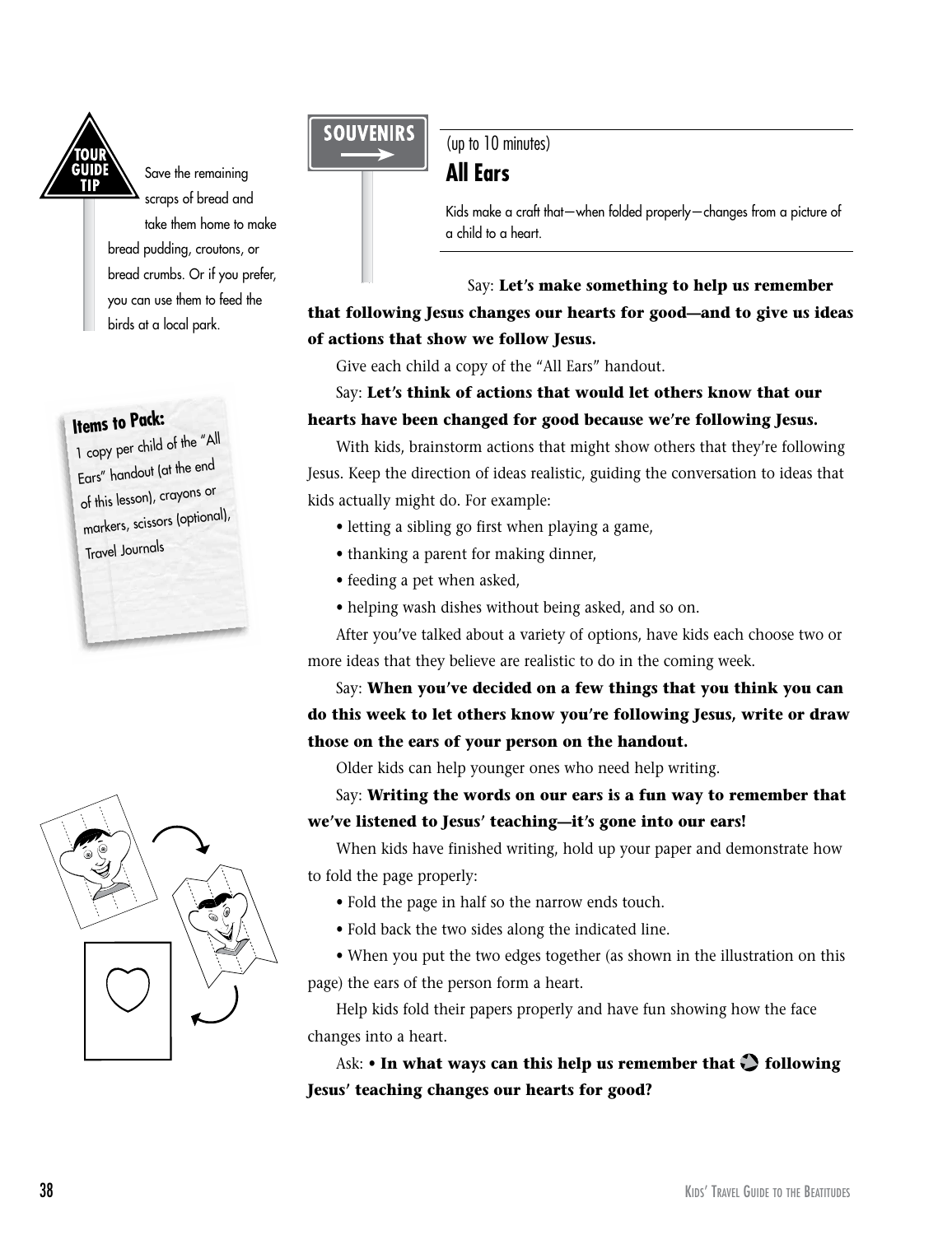## Say: **Thanks for sharing your ideas! It's fun to see this face change from ears that listen—to a heart that shows that we follow Jesus.**

If time permits, let children color the faces. If kids in your group can use scissors, they may cut out the face along the heavier lines.

When kids finish, they can place their "All Ears" souvenir in their Travel Journals. Collect the Travel Journals, and put them away till next week.

# **HOME AGAIN PRAYER**

(up to 5 minutes)

Kids experiment with water by adding salt to make an egg float.

#### Say: **Let's try one more thing that makes a change.**

Pour water into the glass so it's more than half full—but leave

room to add the egg.

Invite one child to gently place an egg in the water. (You have an extra egg in case there are any accidents.)

The egg will sink to the bottom of the glass. You can add a bit more water at this time if you like, but the glass doesn't need to be completely full.

Say: **This egg sank right to the bottom of the glass. That's kind of like what happens when we have a "sinking" feeling. For example, your best friend says his family is moving away to another state. You get a sinking feeling in your stomach. Or, you thought you did really great on your spelling test, but when you got it back there was a big D on it. Yikes! That causes a sinking feeling. What are other things that might make you have a sinking feeling?**

Let kids offer their own "sinking" feelings.

Say: **Thanks for sharing. You know, one thing that can give us a sinking feeling is when we know what Jesus wants us to do—because we've listened to his teaching—but we don't obey. That can really give us a sinking feeling. Let's talk to God about that right now. Let's tell God we're sorry for the times that we don't obey and get that sinking feeling.**

Pray: **Dear God, thanks for listening to us, and thanks for teaching us and changing our hearts. We want to tell you we're sorry for the times we do things that don't show others we follow you. Those things give us a sinking feeling. Please forgive us for those times. In Jesus' name, amen.**

Ask: **• Explain whether you think there's any way to get this egg to float—to get rid of that sinking feeling.** 

# **Items to Pack:**

2 or 3 washed, raw eggs (check that the shells don't have any cracks); 1 tall clear glass; long spoon; water; salt; tablespoons; paper towels



By adding salt, you're making the water more dense. As you add more salt, the water becomes more and more dense, to the point where the egg will float.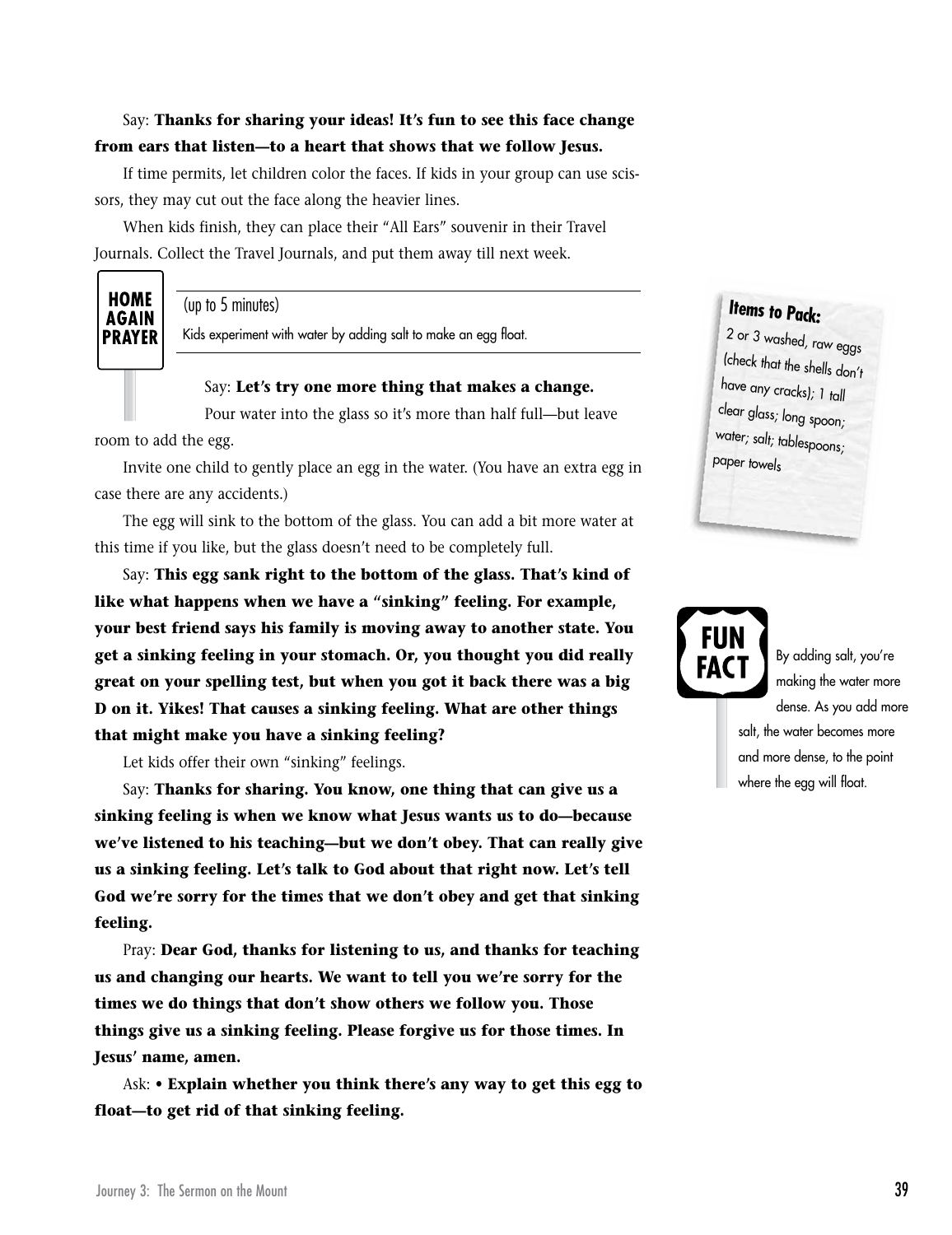

Yes, involving kids in this experiment increases the

risk that an egg will break. But it's so much more fun and engaging for them if they get to participate rather than just watch you. Invite different children to add and remove the egg, to add and stir the water, and so on. Have paper towels on hand and bring along one or two extra eggs just in case one does break. The more relaxed you are about it, the more fun everyone will have—and the more the content of this lesson will stick. It's likely they will show this activity to their family at home—and will remember the Pathway Point as well!

#### **• What are your ideas?**

Listen to kids' suggestions. They might suggest cracking the egg or using a hard-boiled egg. Explain that none of these ideas will make the egg float.

#### Say: **What we need to change is the water. Let's experiment.**

Gently remove the egg from the water and set it aside. Let one child add about three tablespoons of salt into the water, have another child stir it well (the water will be cloudy), and then invite a different child to gently return the egg to the water. It's likely that the egg will still sink—but it's fun to experiment.

If the egg sinks, let kids gently remove it and add another three tablespoons of salt. Invite a different child to stir the water (again, it will stay cloudy) and then return the egg to the water. At this point, it should float. (If not, add another round of salt.) Amazing!

Ask: **• What made the difference so the egg would float?**

**• How is adding salt to the water like adding Jesus' teachings to our hearts and actions to get rid of that sinking feeling?**

Say: **This is a change we can see, just like others will be able to see the change in our lives when we follow Jesus' teaching. You can show**  this experiment to your family and let them know that  $\bigcirc$  because **you're following Jesus' teaching, your heart is changed for good.** 

**Let's thank God for taking away the sinking feeling and changing our hearts for good.**

Invite any kids who want to thank God for what he's done in their lives to pray. If no one volunteers, you can pray, thanking God for each of the children and the changes that God is making in their lives as they follow Jesus.

Encourage kids to come back next week ready to tell you how following Jesus has made a change in them.